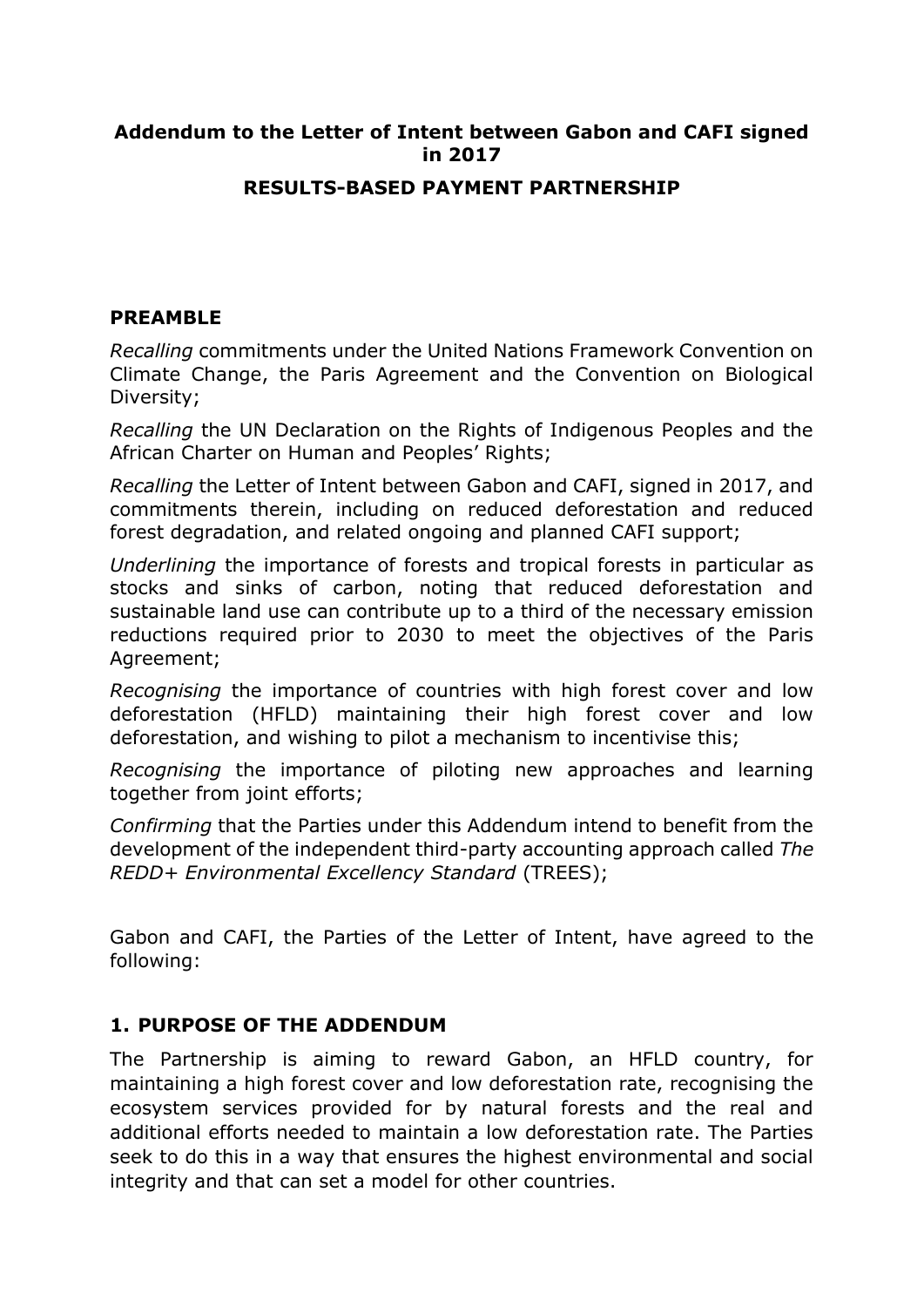# **2. GABON'S NATIONAL CLIMATE GOAL**

Gabon will submit the following to the UNFCCC, after completing appropriate national processes, prior to the first payments under this Addendum:

- A Nationally Determined Contribution, confirming relevant provisions of the Letter of Intent signed with CAFI, such as Gabon's ambition to reduce emissions by 50% by 2025, compared to 2005.
- A Forest Reference Emissions Level or Forest Reference Level, as provided for by relevant COP decisions.
- A summary of information on how REDD+ safeguards are being addressed and respected, according to relevant UNFCCC decisions.

## **3. PAYMENTS FOR VERIFIED EMISSION REDUCTIONS AND REMOVALS**

Results delivered by Gabon as defined by this Addendum may be rewarded by CAFI for the calendar years 2016 - 2020 (Period 1) and 2021 – 2025 (Period 2).

## **4. CARBON ACCOUNTING**

## **4.1. Third party certification**

The Parties are committed to a learning-by-doing approach and will jointly seek to adapt the partnership to the global best practice.

Gabon will seek to go through ART (*Architecture for REDD+ Transactions*) certification for the emission reductions and removals under this partnership. This includes the TREES provisions on safeguards reporting and double counting, and ART processes for third party verification.

The Parties recognise that ART's new standard *The REDD+ Environmental Excellency Standard* is still undergoing a global public consultation process and is not yet finalised. They will assess the final standard and to the extent possible seek to adapt the approach described in this Addendum to the final version of TREES.

The Parties also recognise that even though ART in due course intends to develop a robust method under TREES to credit HFLD countries beyond historic levels, for continued low deforestation, TREES may not initially include such a method. The Gabon-CAFI partnership intends to pilot a new approach to provide incentives for HFLD countries and to gain experiences from this approach. Once TREES includes HFLD crediting beyond the proposed tagging of emission reductions below historical levels from HFLD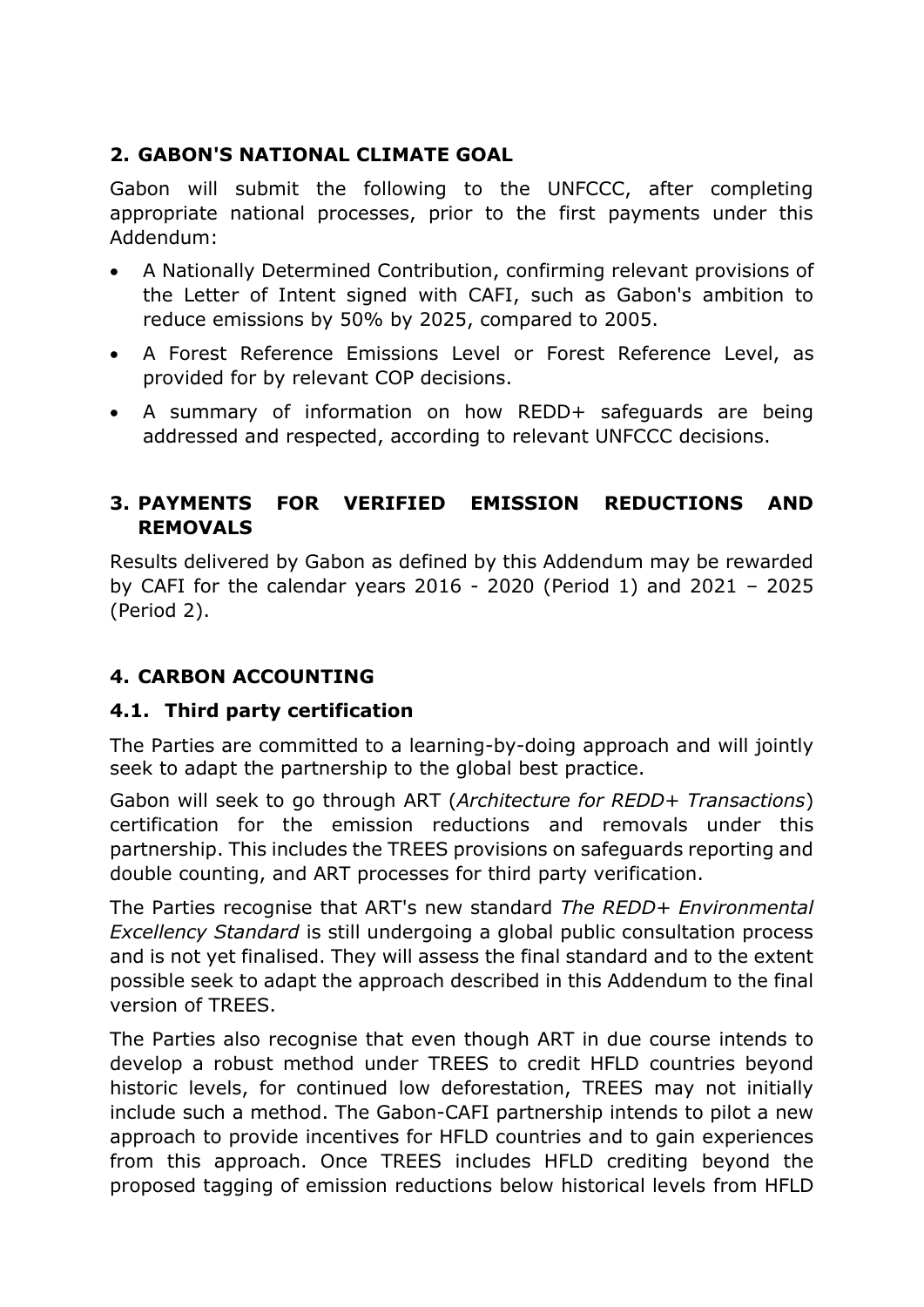countries, the Parties will assess whether and how to adjust to that methodology, as provided for in chapter 7 of this Addendum.

## **4.2. Accounting approach**

In line with the intention of the partnership, Gabon and CAFI wish to include fluxes of greenhouse gases from disturbed and undisturbed natural forest in the accounting approach.

The accounting will therefore consist of two elements:

- A. Reduced emissions from deforestation and forest degradation, as provided for by the TREES standard;
- B. Removals from forest land remaining forest land, which at the time of signature are not a part of the draft TREES standard, will be accounted for as follows:
	- o Removals from both disturbed and undisturbed natural forests are included;
	- o Removals from plantations are excluded;
	- o Removals from lands converted to forest lands are excluded.

The removals will be accounted for according to the following principles:

- o A 10-year historical crediting level, using the same calendar years as those for the crediting level for emissions from deforestation and forest degradation;
- o The annual removals will be compared to the annual historical average of the removals. The difference (higher removals) constitutes the annual results for which payments may be made.
- o Accounting will be based on annual estimates, but reporting on an annual basis is not mandatory.
- o Other relevant provisions in the TREES standard are applied, such as Chapters Carbon accounting, Monitoring, Reversals and leakage, Uncertainty, Avoiding double counting, and Registry requirements.
- o The estimates and the results will be subject to independent thirdparty verification, intending to apply the process for verification as provided for by TREES.
- o CAFI will disburse the payments after the completion of the verification process.
- o Results as provided for in letter A above (reduced emissions) is a prerequisite for issuing payments for results as provided for in letter B (increased removals) for the same reported years.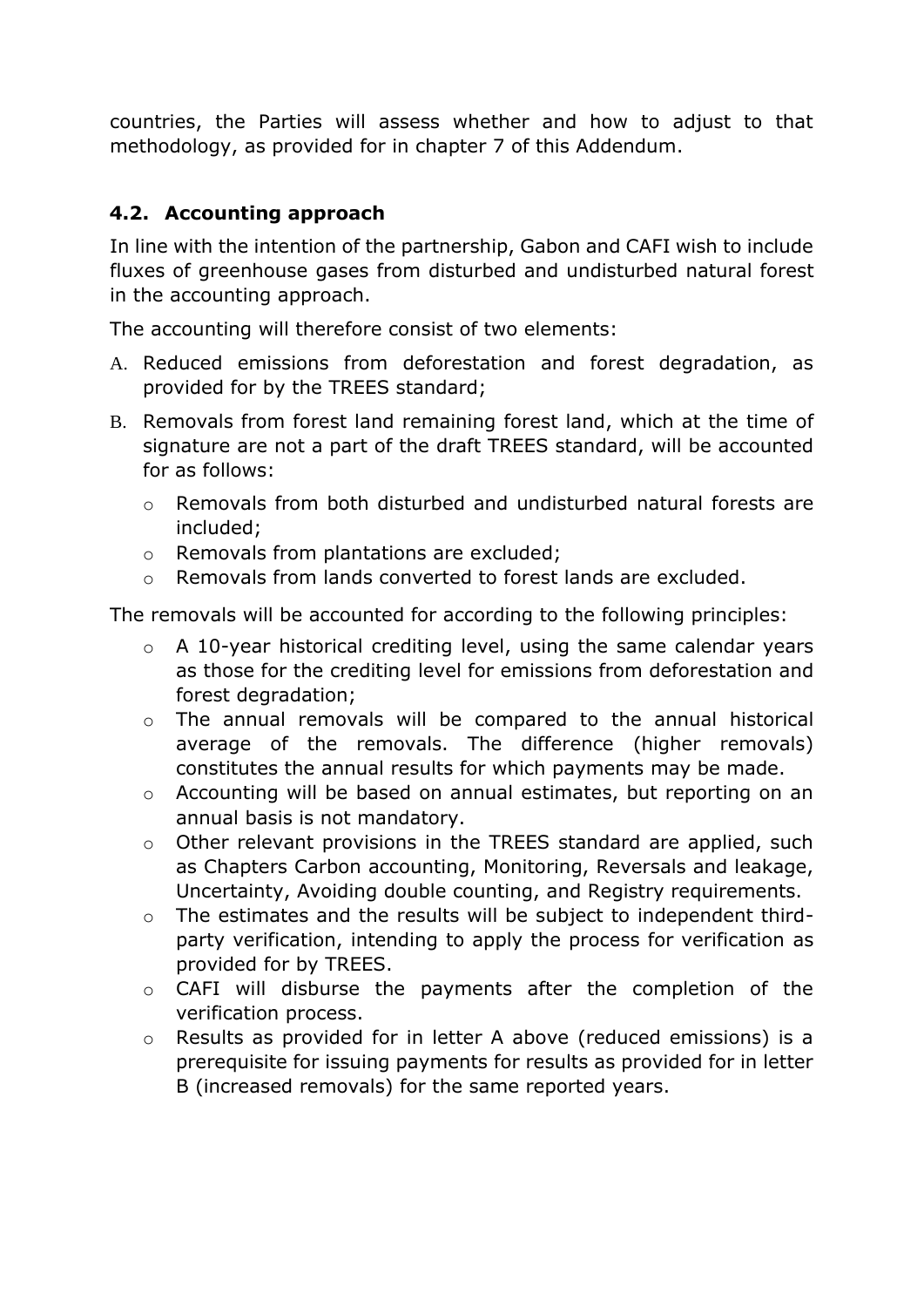# **5. CAFI'S FINANCIAL CONTRIBUTION**

CAFI is prepared to contribute up to USD 150 million<sup>1</sup> for results delivered during the entire 10 years results period by Gabon under this partnership.<sup>2</sup>

CAFI will guarantee a floor price of USD 5 per ton for up to 75 million USD for results achieved in 2016-2020 and up to an additional 75 million USD for results achieved in 2021-25. CAFI will guarantee a floor price of USD 10 per ton for results certified by ART provided that the overall financial commitment from CAFI remains at up to USD 150 million for the 2016-25 period. Gabon may exercise this offer or sell to another buyer offering a higher price. The Parties will seek to use the floor price to attract additional sources of finance including private buyers. The Parties aim to agree the modalities for such an arrangement prior to the first CAFI contribution.

CAFI payments are subject to the fulfilment of the conditions in the CAFI Fund Standard Administrative Arrangement (the Agreement between CAFI Fund Manager MPTF and CAFI donors), as specified in Article VIII of the Letter of Intent signed between Gabon and CAFI in 2017.

## **6. FINANCE MECHANISM**

A detailed national investment plan directing the reinvestment of the results-based payments under this Addendum will be developed by Gabon in a participatory way with all relevant stakeholders and agreed with the CAFI Executive Board. The agreed investment plan will specify reporting requirements between the Government of Gabon and the CAFI Executive Board and a detailed description of the principles governing the selection of programmes/projects and implementing agencies. Supported programmes/projects should as their main objective contribute to climate change mitigation as defined in Gabon's revised Nationally Determined Contribution (NDC). Only implementation agencies accredited to the CAFI Fund are eligible agencies to implement projects / programmes under the investment plan.

The Ministry of Economy of the Government of Gabon will, upon recommendation made by the National Climate Council, make the final investment decision of the selected, individual investment programmes / projects and implementation agencies under the investment plan, in accordance with the agreed principles described above.

Payments under this Addendum will be made through the CAFI Fund and according to its Terms of References.

<sup>-</sup><sup>1</sup> This amount should nevertheless not exceed NOK 1 350 million.

 $2$  For budgetary reasons, payments would generally need to be made on a regular basis. Nevertheless, CAFI will strive to offer some flexibility on a case-by-case basis.